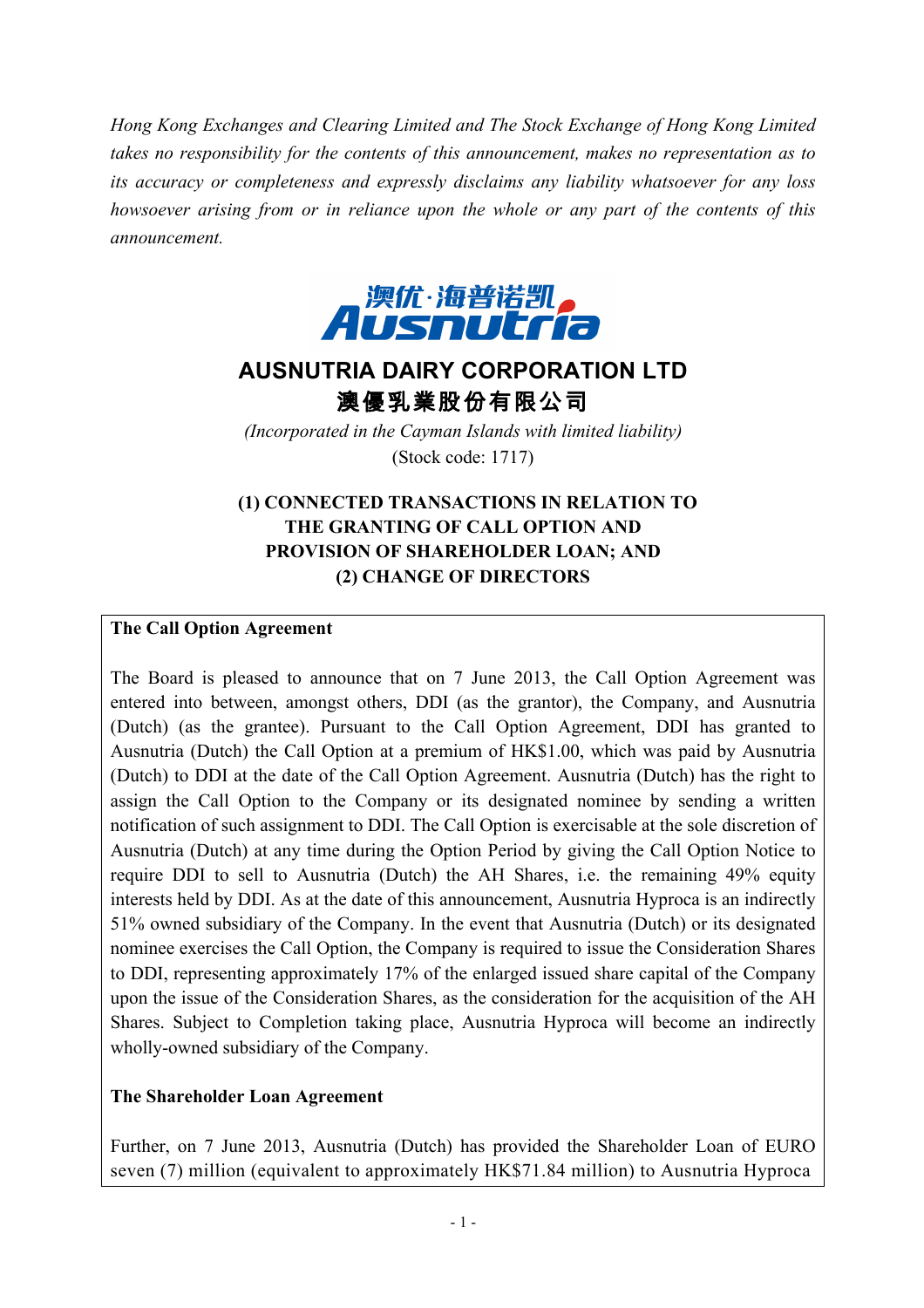pursuant to the Shareholder Loan Agreement. The term of the Shareholder Loan shall be twelve (12) months from the date of granting the Shareholder Loan, which can be further extended for twelve (12) months at the unilateral right of Ausnutria Hyproca in accordance with the same term of the Call Option Agreement.

### **Listing Rules implications**

As at the date of this announcement, DDI holds (i) 49% equity interests in Ausnutria Hyproca, which is an indirectly 51% owned subsidiary of the Company, and (ii) 11,000,000 Shares, representing approximately 1.11% of the issued Shares. In addition, Mr. Bartle van der Meer is a controlling shareholder of DDI and was appointed as an executive Director and chief executive officer of the Company on the same date of the Call Option Agreement. Therefore Mr. Bartle van der Meer, DDI and Ausnutria Hyproca are connected persons of the Company under the Listing Rules.

Accordingly, each of the granting of the Call Option to Ausnutria (Dutch) by DDI and the provision of the Shareholder Loan by Ausnutria (Dutch) to Ausnutria Hyproca constitutes a connected transaction of the Company under Chapter 14A of the Listing Rules.

As the relevant percentage ratios defined under Rule 14.07 of the Listing Rules in relation to the Call Option are less than 0.1%, the granting of the Call Option to Ausnutria (Dutch) is exempt from the reporting, announcement and independent Shareholders' approval requirements pursuant to Rule 14A.31(2)(a) of the Listing Rules.

As the relevant percentage ratios defined under Rule 14.07 of the Listing Rules in relation to the Shareholder Loan are less than 5%, the provision of the Shareholder Loan is exempt from the independent Shareholders' approval requirements pursuant to Rule 14A.66(2)(i) of the Listing Rules.

Upon the exercise of the Call Option, the Company will comply with the applicable Listing Rules, including the making of further announcements and the obtaining of approvals from the independent Shareholders and the Stock Exchange in relation to the acquisition of the AH Shares and the issue of the Consideration Shares (where required).

## **Change of Directors**

Mr. Wu Yueshi (伍躍時) has resigned as an executive Director and chairman of the Board with effect from 7 June 2013. Upon his resignation, Mr. Wu also ceased to be a member and the chairman of the Nomination Committee of the Company and a member of the Remuneration Committee of the Company with effect from 7 June 2013. Mr. Wu also resigned from other positions within the Group with effect from 7 June 2013.

Mr. Chen Yuanrong (陳遠榮) has resigned as an executive Director and chief executive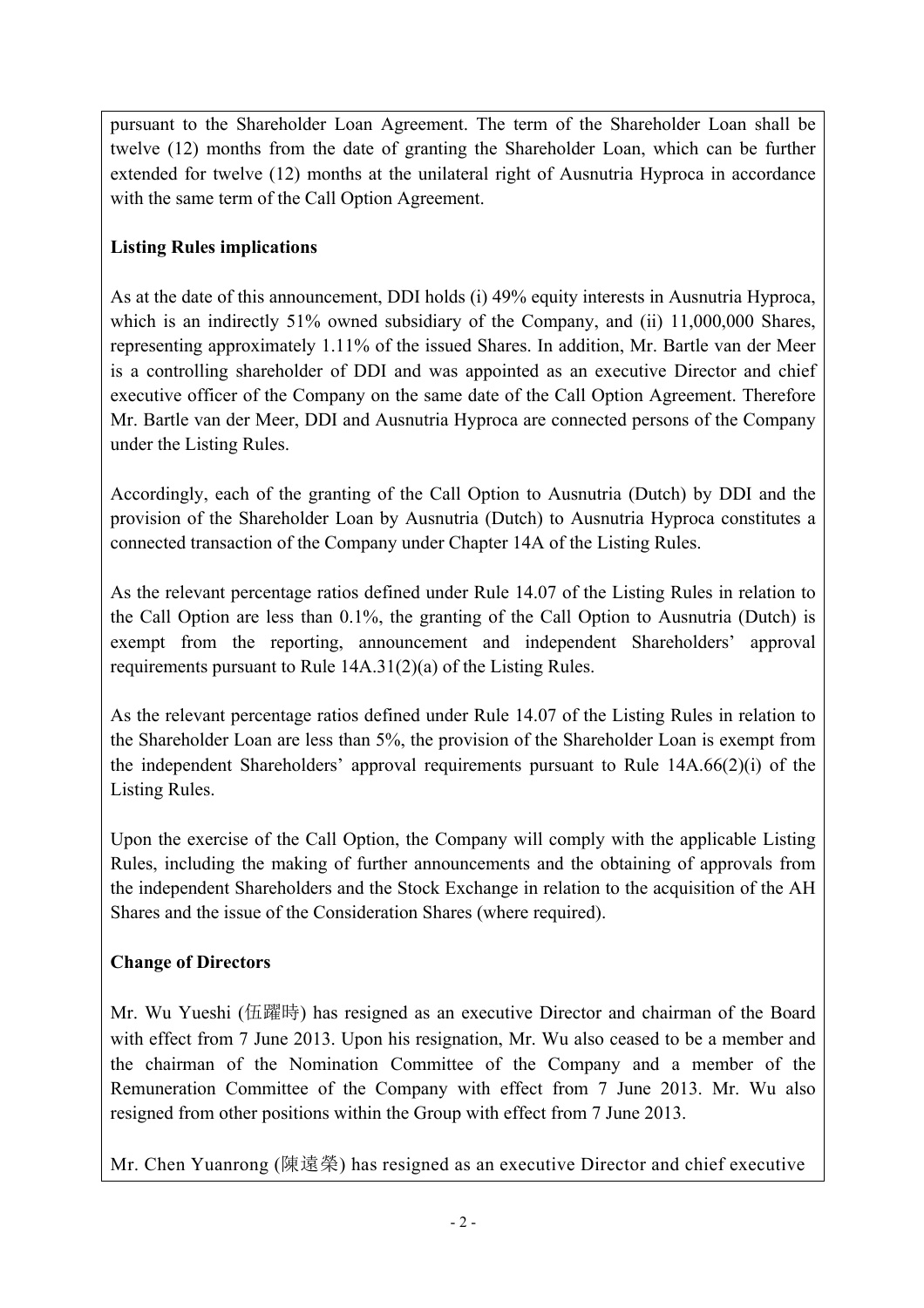officer of the Company with effect from 7 June 2013. Mr. Chen has also resigned from other positions within the Group with effect from 7 June 2013.

Mr. Bartle van der Meer has been appointed as an executive Director and chief executive officer of the Company with effect from 7 June 2013. Mr. Dai Li (戴理) has been appointed as a non-executive Director with effect from 7 June 2013.

Mr. Yan Weibin (顏衛彬), the executive Director, has been appointed in place of Mr. Wu as the chairman of the Board, a member and the chairman of the Nomination Committee of the Company and a member of the Remuneration Committee of the Company with effect from 7 June 2013.

### **General**

**At the Company's request, trading in the Shares was suspended from 9:00 a.m. on 29 March 2012, and will remain suspended until further notice. Shareholders and potential investors of the Company should exercise caution when dealing in the Shares. The publication of this announcement does not warrant any approval from the Stock Exchange on the Resumption. The Company will keep the public informed of the latest development by making further announcements as and when appropriate.**

### **THE CALL OPTION AGREEMENT**

Reference is made to the Company's announcement dated 30 November 2012, in relation to the letter of intent entered into among the Company, Ausnutria (Dutch), DDI and Ausnutria Hyproca, pursuant to which, Ausnutria (Dutch) and the Company have expressed their intention to acquire 49% equity interests in Ausnutria Hyproca from DDI by way of a share swap of the issue of new Shares to DDI.

The Board is pleased to announce that on 7 June 2013, the Call Option Agreement was entered into between, amongst others, DDI, as the grantor, the Company, and Ausnutria (Dutch) as the grantee.

The details of the Call Option Agreement are as follows:

| $\therefore$ 7 June 2013                                                                     |
|----------------------------------------------------------------------------------------------|
| DDI, as the grantor<br>Ausnutria (Dutch), as the grantee<br>the Company<br>Ausnutria Hyproca |
|                                                                                              |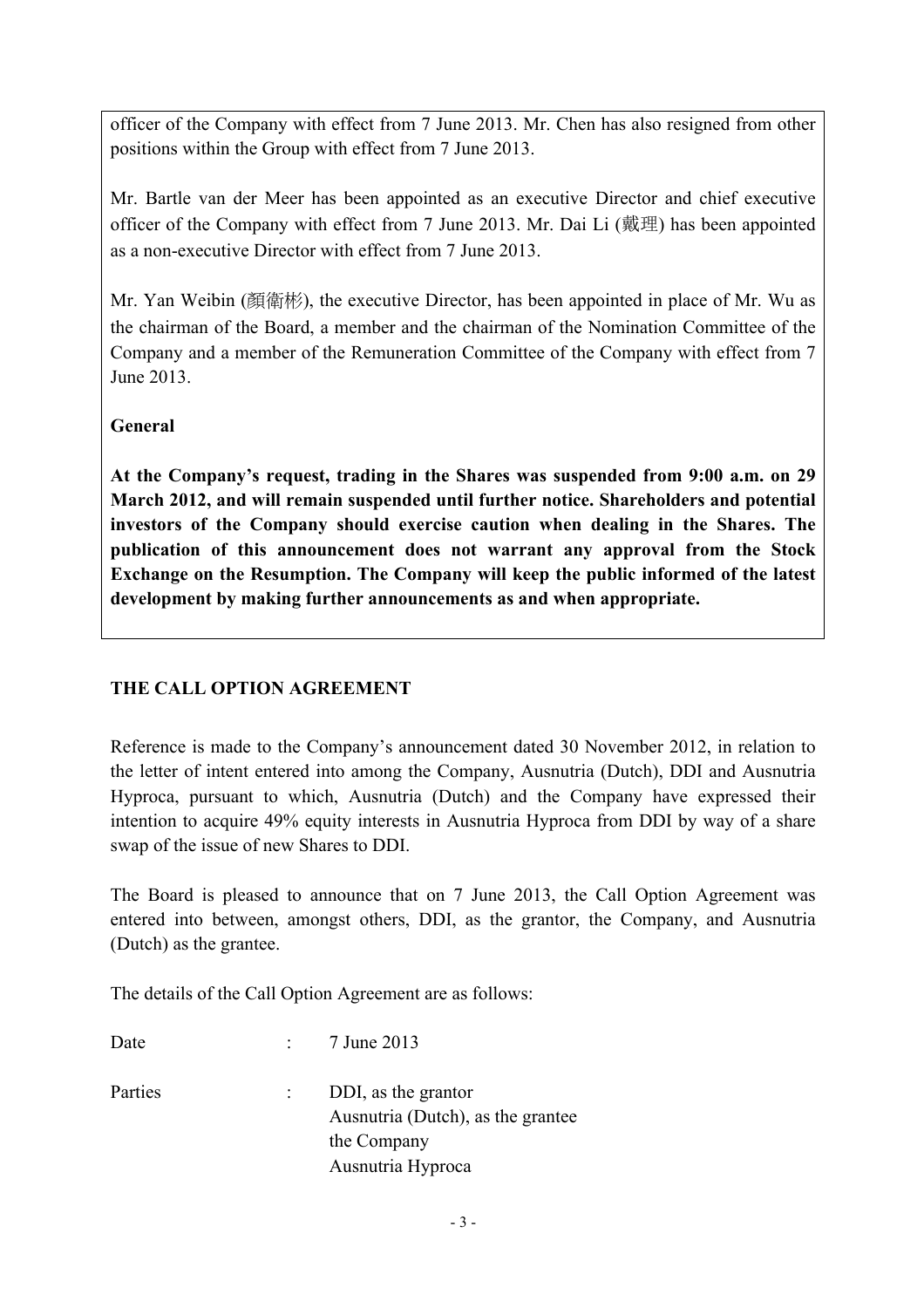|                                                      | <b>PMH</b><br>Manids<br>Elbe                                                                                                                                                                                                                                                                                                                                                                                                                                                                                             |
|------------------------------------------------------|--------------------------------------------------------------------------------------------------------------------------------------------------------------------------------------------------------------------------------------------------------------------------------------------------------------------------------------------------------------------------------------------------------------------------------------------------------------------------------------------------------------------------|
| Subject matter                                       | DDI grants to Ausnutria (Dutch) the Call Option, subject to the<br>terms and conditions contained in the Call Option Agreement,<br>which is exercisable at the sole discretion of Ausnutria (Dutch)<br>or its designated nominee (including the Company) at any time<br>during the Option Period by giving the Call Option Notice, to<br>require DDI to sell the AH Shares to Ausnutria (Dutch) or its<br>designated nominee.                                                                                            |
|                                                      | Ausnutria (Dutch) has the right to assign the Call Option to the<br>Company or its designated nominee, by sending a written<br>notification of such assignment to DDI.                                                                                                                                                                                                                                                                                                                                                   |
|                                                      | As at the date of this announcement, Ausnutria Hyproca is an<br>indirectly 51% owned subsidiary of the Company. In the event<br>that Ausnutria (Dutch) or its designated nominee exercises the<br>Call Option and, subject to Completion taking place, Ausnutria<br>Hyproca will become an indirectly wholly-owned subsidiary<br>of the Company.                                                                                                                                                                         |
| Consideration for<br>acquiring of the Call<br>Option | A premium of HK\$1.00 was paid by Ausnutria (Dutch) to DDI<br>upon signing of the Call Option Agreement, the receipt of<br>which was acknowledged by DDI.                                                                                                                                                                                                                                                                                                                                                                |
| <b>Option Period</b>                                 | Twelve (12) months from the date of the Call Option<br>Agreement, and in any case expiring at the earlier of (i) fifteen<br>(15) business days from the date of fulfillment of the<br>conditions precedent in the paragraph "Conditions precedent<br>of exercising the Call Option" in this announcement; or (ii) a<br>period of three (3) months after the Resumption.                                                                                                                                                  |
|                                                      | If the conditions precedent to the exercise of the Call Option<br>cannot be satisfied on or before the Option Long Stop Date, (i)<br>DDI has the unilateral right to extend the Option Long Stop<br>Date for a further twelve (12) months; or (ii) the Company,<br>Ausnutria (Dutch) and DDI shall commence negotiation to<br>extend the Option Period and the Option Long Stop Date upon<br>mutual agreement of the Company, Ausnutria (Dutch) and<br>DDI. Otherwise, the Call Option Agreement shall be<br>terminated. |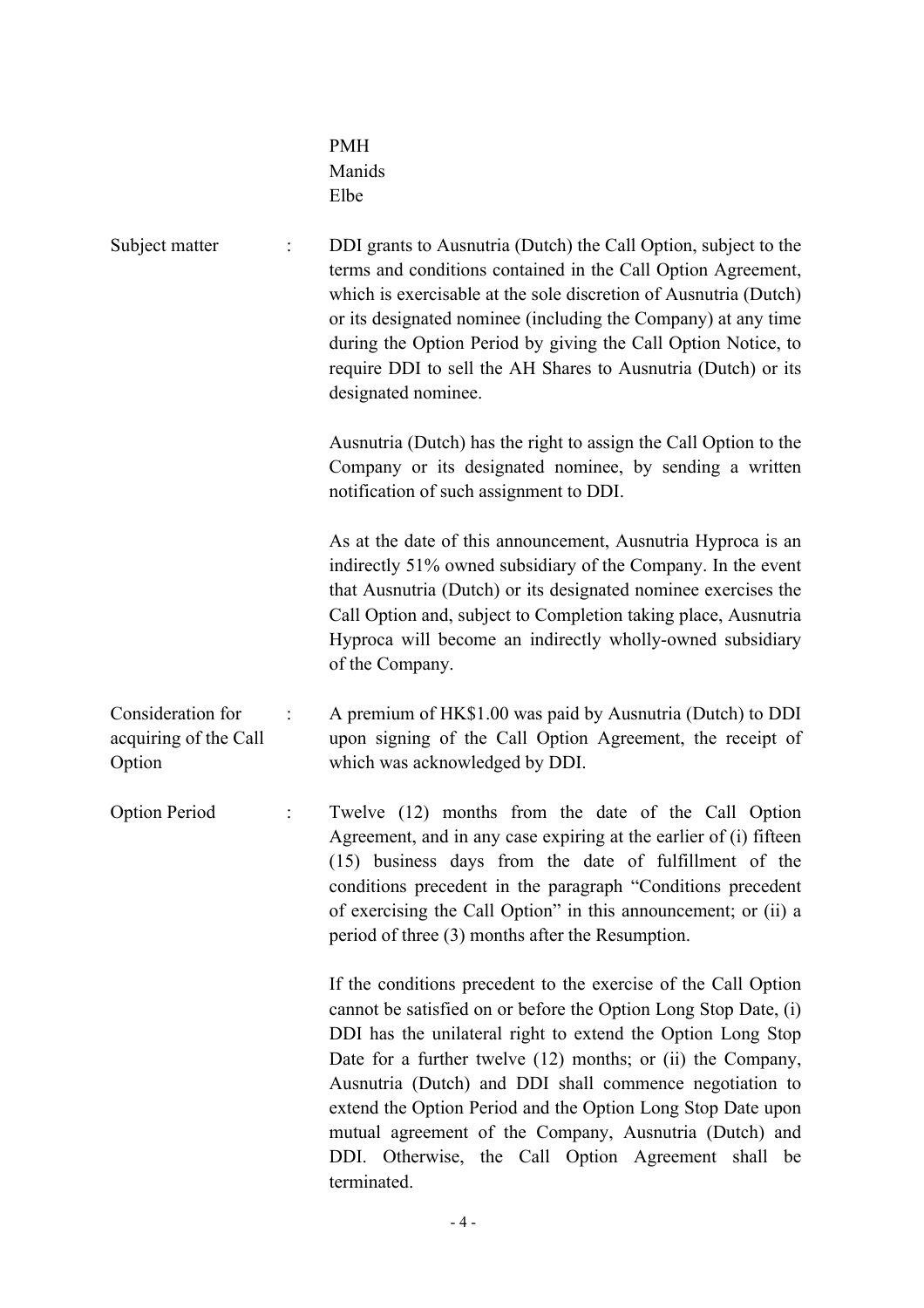| <b>Exercise Price</b>                                         |           | 202,125,000 new Shares to be issued by the Company to DDI,<br>i.e. the Consideration Shares, representing approximately 17%<br>of the enlarged issued share capital of the Company upon the<br>issue of the Consideration Shares if the Call Option is<br>exercised.                                                                                                                                      |
|---------------------------------------------------------------|-----------|-----------------------------------------------------------------------------------------------------------------------------------------------------------------------------------------------------------------------------------------------------------------------------------------------------------------------------------------------------------------------------------------------------------|
| Condition precedent<br>for the granting of<br>the Call Option | $\sim$ 1. | the compliance by the Company of all applicable requirements<br>of the Listing Rules in relation to the granting of the Call<br>Option to Ausnutria (Dutch)                                                                                                                                                                                                                                               |
| <b>Short Stop Date</b>                                        | ÷         | the Company and Ausnutria (Dutch) undertake to use their<br>reasonable endeavours to ensure that the condition precedent<br>for the granting of the Call Option as stated above is satisfied<br>as soon as possible after the date of the Call Option Agreement<br>and in any event no later than twenty $(20)$ business days from<br>the date of the Call Option Agreement, i.e. the Short Stop<br>Date. |
|                                                               |           | If the condition precedent for the granting of the Call Option is<br>not satisfied on or before the Short Stop Date, DDI has a<br>unilateral right to extend the Short Stop Date for a further<br>fifteen (15) business days. If DDI does not exercise its<br>unilateral right to extend the Short Stop Date and if the<br>condition precedent for the granting of the Call Option as                     |

#### **Conditions precedent of exercising the Call Option**

The exercise of the Call Option is conditional upon the satisfaction of each of the following conditions precedent:

the Call Option Agreement shall terminate.

stated above is not satisfied on or before the Short Stop Date,

- (i) Resumption has taken place;
- (ii) all approvals, consents and acts to be obtained or completed before Completion as required under the Listing Rules and any other rules and regulations in Hong Kong, or as otherwise required by the Stock Exchange or other regulatory authority(ies) in Hong Kong and to be obtained or completed from the Shareholders in connection with the Call Option Agreement and the exercise of the Call Option contemplated thereunder, including but not limited to the granting of listing approval by the Stock Exchange in relation to the Consideration Shares to be issued, have been obtained; and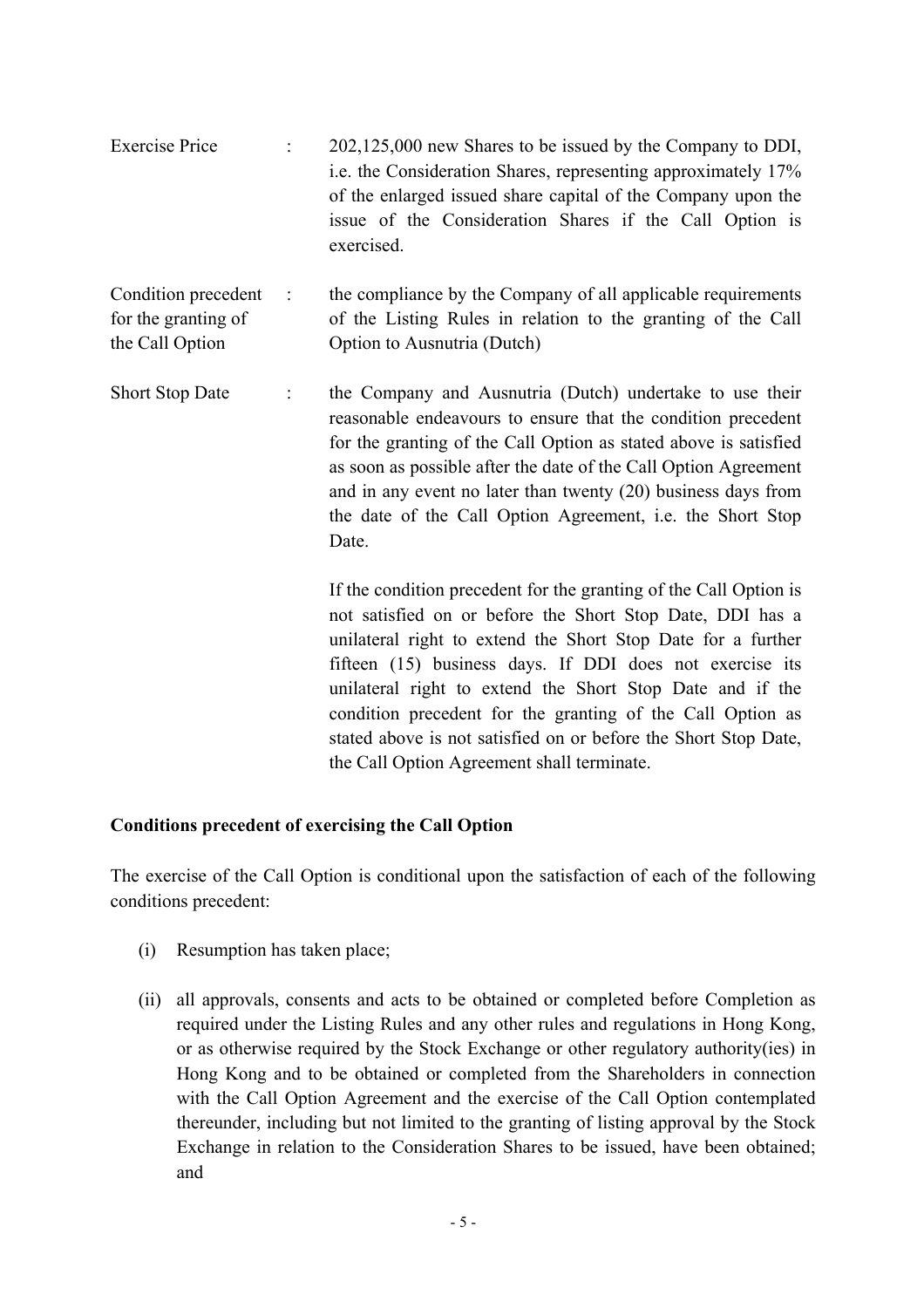(iii) all requisites waivers, consents and approvals from any other relevant governments or regulatory authorities or other relevant third parties in connection with the exercise of the Call Option contemplated by the Call Option Agreement have been obtained.

If any conditions precedent above for exercising the Call Option is not satisfied on or before the Option Long Stop Date:

- (i) DDI has an unilateral right to extend the Option Long Stop Date for a further twelve (12) months; or
- (ii) the Company, Ausnutria (Dutch) and DDI shall commence negotiation to extend the Option Period and the Option Long Stop Date upon mutual written agreement of the Company, Ausnutria (Dutch) and DDI. If DDI does not exercise its unilateral right to extend the Option Long Stop Date or the Company, Ausnutria (Dutch) and DDI fail to achieve a mutual written agreement within a period of fifteen (15) business days from the Option Long Stop Date and if any conditions precedent above for exercising the Call Option is not satisfied on or before the Option Long Stop Date, the Call Option Agreement will be terminated and no party shall have any claim against the other Parties.

#### **Exercise of the Call Option and Completion**

Ausnutria (Dutch) or the Company shall at its sole discretion have the right to exercise the Call Option within fifteen (15) business days after the fulfilment of the conditions precedent of exercising the Call Option set out above or on such other date mutually agreed in writing between the Parties, by sending the Call Option Notice to DDI.

Completion shall take place within fifteen (15) business days from the date of receipt of the Call Option Notice and the following actions together being completed:

- (i) a deed of waiver of pledge in relation to the pledge of the AH Shares by DDI to Ausnutria (Dutch) pursuant to the SHA shall be executed before the Notary;
- (ii) the AH Shares shall be transferred by DDI to Ausnutria (Dutch) or its designated nominee by execution of the deed of transfer in the Call Option Agreement before the Notary; and
- (iii) the Consideration Shares shall be issued to DDI and admitted to trading on the Stock Exchange.

DDI agreed that the Consideration Shares shall be subject to lock up period up to 31 May 2015, regardless of the date of Completion and the issue date of the Consideration Shares.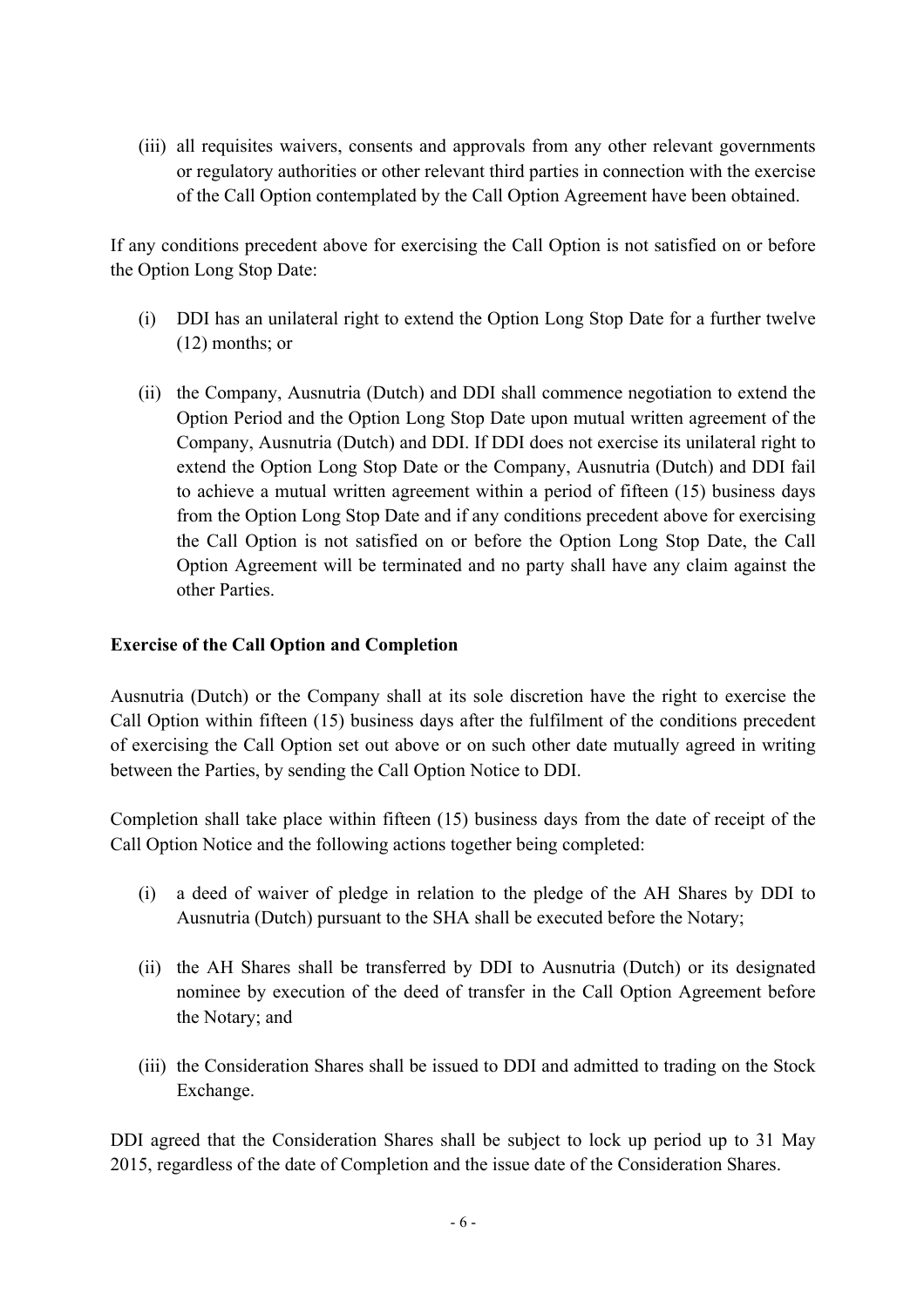### **Key warranties by DDI**

DDI warrants that:

- (i) there are no rights outstanding to acquire new shares in Ausnutria Hyproca or its subsidiaries, by conversion or otherwise. There will be no further rights to acquire new shares in Ausnutria Hyproca or its subsidiaries, by conversion or otherwise will be granted from the date of the Call Option Agreement to the Option Long Stop Date. There will be no issuance of new shares by Ausnutria Hyproca or its subsidiaries from the date of the Call Option Agreement to the Option Long Stop Date;
- (ii) there are no outstanding options or rights granted by DDI, PMH, Manids, Elbe or Ausnutria Hyproca and its subsidiaries under which third parties could demand sale, transfer or encumbrance of any of the AH Shares, by conversion or otherwise (other than as contemplated by the Call Option Agreement). There will be no further options or rights under which third parties could demand sale, transfer or encumbrance of any of the AH Shares, by conversion or otherwise (other than as contemplated by the Call Option Agreement) will be granted by DDI from the date of the Call Option Agreement to the Option Long Stop Date and DDI shall procure none of PMH, Manids, Elbe or Ausnutria Hyproca and its subsidiaries will grant the same from the date of the Call Option Agreement to the Option Long Stop Date; and
- (iii) no dividends, interim dividends or other distribution, whether paid or still outstanding, have been declared on any of the AH Shares since 1 January 2013 nor does any other right exist to distribution from or payment based upon reserves or profits of any of Ausnutria Hyproca and its subsidiaries at the date of the Call Option Agreement. Subject to mutual agreement, no further dividends or other distribution of Ausnutria Hyproca will be declared and/or paid from the date of the Call Option Agreement to the date of Completion or Option Long Stop Date, whichever is earlier.

DDI's maximum aggregate liability for claims for breach of the warranties above is limited to EURO one (1) million (equivalent to approximately HK\$10.26 million).

#### **Key warranties by the Company and Ausnutria (Dutch)**

The Company and Ausnutria (Dutch) warrant that:

(i) prior to Completion, the Company and Ausnutria (Dutch) shall have obtained all approvals, consents and acts to be obtained or completed before Completion as required under the Listing Rules and any other rules and regulations in Hong Kong or as otherwise required by the Stock Exchange or regulators in Hong Kong in connection with the Call Option Agreement and the granting of Call Option to the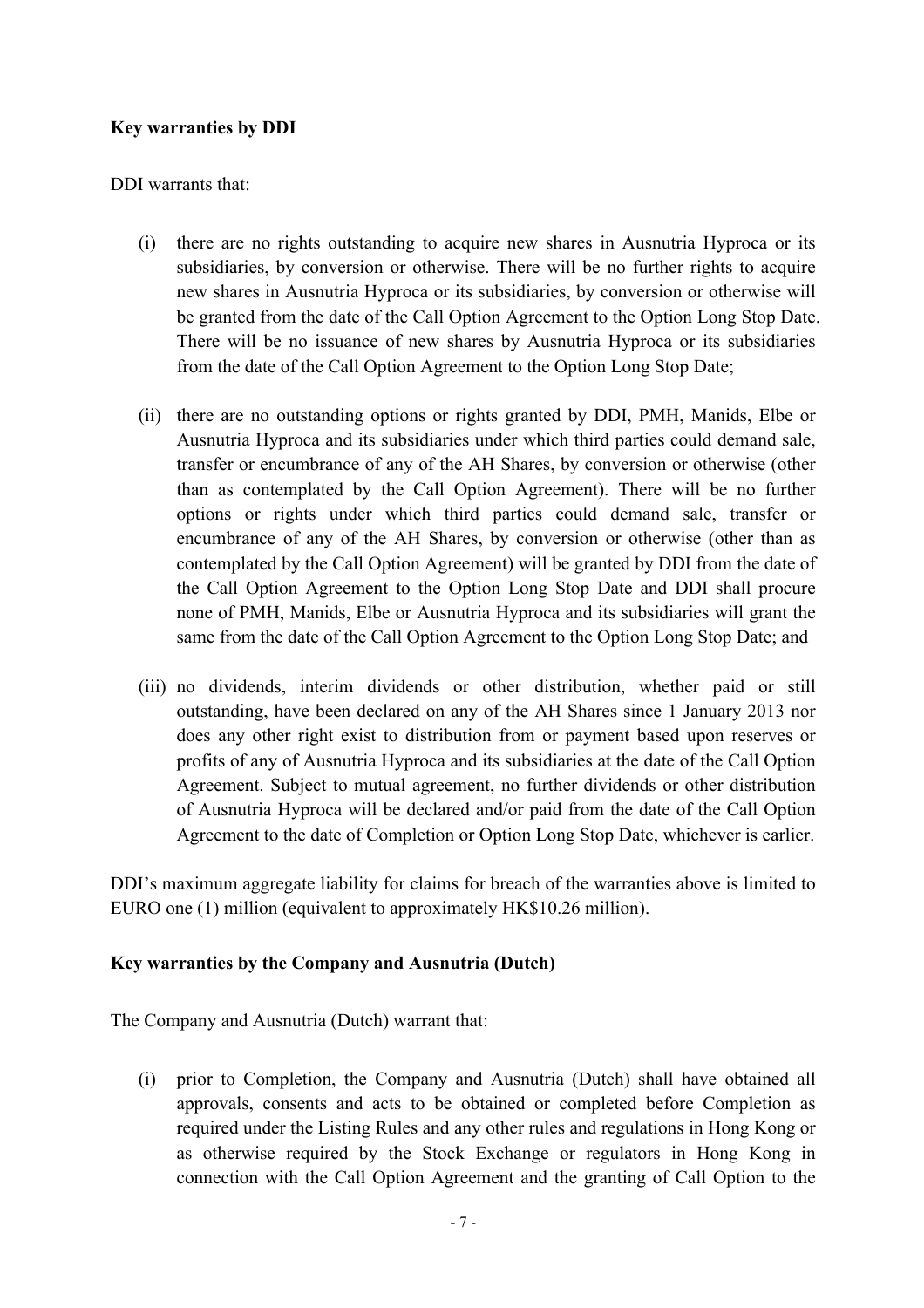Company and Ausnutria (Dutch) have been obtained and completed;

- (ii) the Call Option Agreement and the entry into and performance by the Company and Ausnutria (Dutch) of the Call Option Agreement will not (a) breach any provision of their respective articles of association; or (b) result in a breach of any laws or of any order, decree of judgment of any court or any governmental or regulatory authority, or (c) result in a breach of any agreement to which the Company or Ausnutria (Dutch) is a party, where any such breach would adversely affect their ability to enter into or perform their obligations under the Call Option Agreement;
- (iii) there are no outstanding options or rights under which third parties could demand sale, transfer or encumbrance of any of the Consideration Shares when these have been issued to the DDI, by conversion or otherwise (other than as contemplated by the Call Option Agreement);
- (iv) there are no outstanding options or rights under which third parties (including for the avoidance of doubt the current Shareholders) could demand the issue of Shares and no resolution has been taken to issue Shares (other than as contemplated by the Call Option Agreement);
- (v) the Consideration Shares, when issued in accordance with the provisions of the Call Option Agreement, will be free and clear from any encumbrance and there is no agreement, arrangement or obligation to create or give an encumbrance in relation to the Consideration Shares, except the restriction of lock up period of the Consideration Shares as stated in the paragraph "Exercise of the Call Option and Completion" in this announcement; and
- (vi) since 29 March 2012, no dividends, interim dividends or other distribution, whether paid or still outstanding, have been declared on any of the shares in the capital of the Company nor does any other right exist to distribution from or payment based upon reserves or profits of the Company. No dividends, interim dividends or other distribution will be declared by the Company during the period from the Resumption to the issuing of the Consideration Shares.

The maximum aggregate liability of the Company and Ausnutria (Dutch) for claims for breach of the warranties above is limited to EURO one (1) million (equivalent to approximately HK\$10.26 million).

### **Other information under the Call Option Agreement**

Upon Completion, the relevant Parties to the SSA, the SPA and the SHA therewith agree that the SSA, the SPA and the SHA will be terminated and cease to exist with the exception of certain clauses such as non-competition and confidentiality.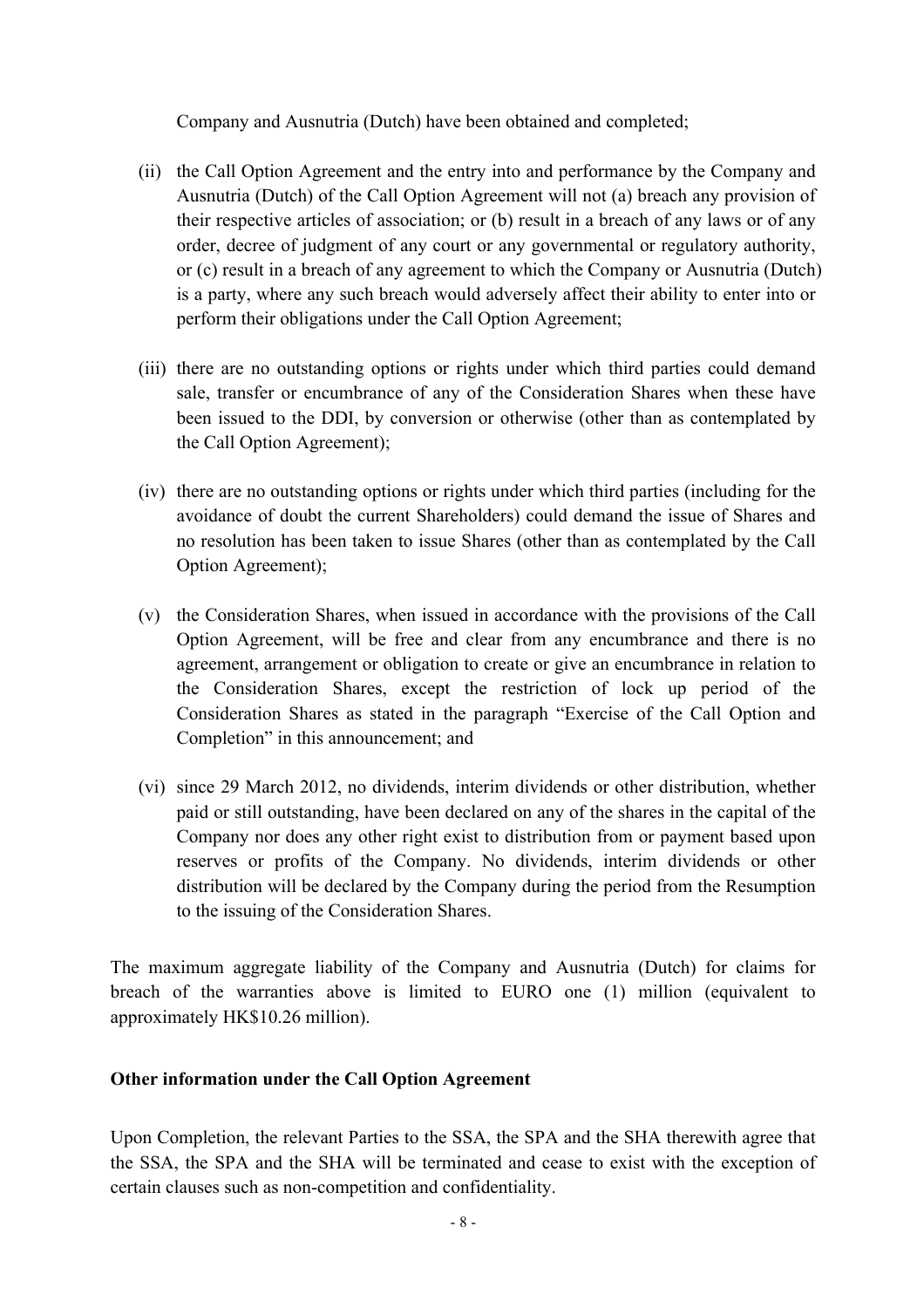### **THE SHAREHOLDER LOAN AGREEMENT**

On 7 June 2013, Ausnutria (Dutch), as the lender, and Ausnutria Hyproca, as the borrower, and DDI entered into the Shareholder Loan Agreement. Details of the Shareholder Loan Agreement are as follows:

| Date                                    |   | 7 June 2013                                                                                                                                                                                                                                                                                                                                                                                                                                                                                                                                       |  |  |
|-----------------------------------------|---|---------------------------------------------------------------------------------------------------------------------------------------------------------------------------------------------------------------------------------------------------------------------------------------------------------------------------------------------------------------------------------------------------------------------------------------------------------------------------------------------------------------------------------------------------|--|--|
| Parties                                 |   | Ausnutria (Dutch), as the lender<br>Ausnutria Hyproca, as the borrower<br><b>DDI</b>                                                                                                                                                                                                                                                                                                                                                                                                                                                              |  |  |
| Principal amount<br>of Shareholder Loan |   | : EURO seven (7) million (equivalent to approximately HK\$71.84<br>million).                                                                                                                                                                                                                                                                                                                                                                                                                                                                      |  |  |
| Tenure                                  |   | the term of the Shareholder Loan is twelve (12) months<br>(a)<br>from the date of granting the Shareholder Loan, which can<br>be further extended for twelve (12) months at the unilateral<br>right of Ausnutria Hyproca within fifteen (15) business<br>days prior to the expiry of the Shareholder Loan, i.e. the<br>Loan Long Stop Date. The expiration of the term of the<br>Shareholder Loan does not mean that Ausnutria Hyproca<br>shall be in default with the performance of its obligations in<br>accordance with the Shareholder Loan; |  |  |
|                                         |   | upon the expiration of the term of the Shareholder Loan,<br>(b)<br>including its extension (if applicable) as stated in (a) above,<br>the term in the below paragraph "Repayment" in this<br>announcement will come into force; and                                                                                                                                                                                                                                                                                                               |  |  |
|                                         |   | the Shareholder Loan Agreement can only be extended (i)<br>(c)<br>with same term of the Call Option Agreement in<br>accordance with (a) and (b) above only if Parties to the Call<br>Option Agreement agree to extend the Call Option<br>Agreement according to the provisions therein; and (ii) if<br>the Call Option is exercised in accordance with the terms in<br>the Call Option Agreement.                                                                                                                                                 |  |  |
| <b>Condition Precedent</b>              | ÷ | the compliance by the Company of all applicable requirements<br>under the Listing Rules.                                                                                                                                                                                                                                                                                                                                                                                                                                                          |  |  |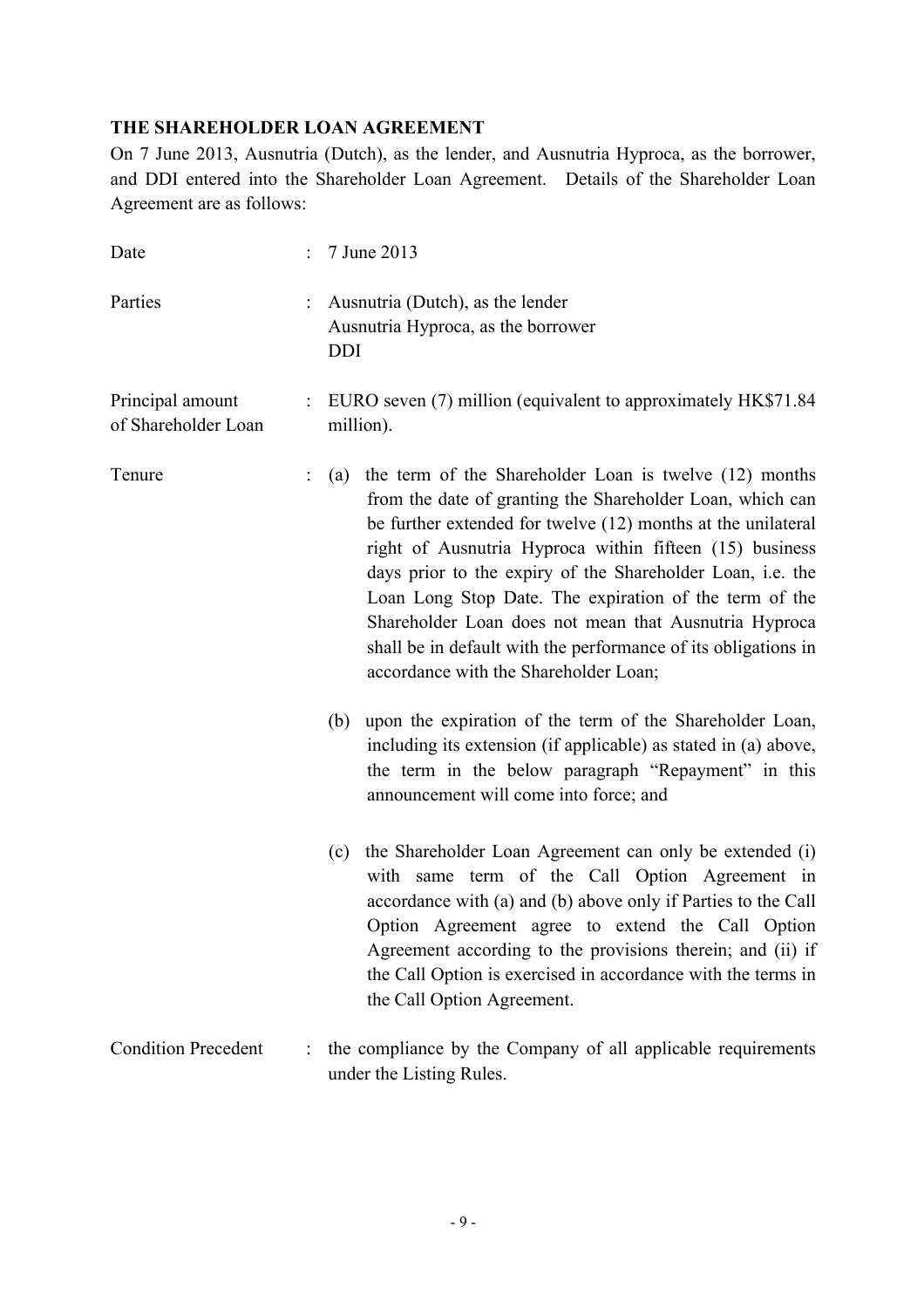| Advance |  |  |  |  | : Within ten (10) business days after the satisfaction of the   |  |
|---------|--|--|--|--|-----------------------------------------------------------------|--|
|         |  |  |  |  | condition precedent of the provision of the Shareholder Loan as |  |
|         |  |  |  |  | stated above, Ausnutria (Dutch) shall advance the Shareholder   |  |
|         |  |  |  |  | Loan to Ausnutria Hyproca in immediately available fund.        |  |

- Interest rate : 5% per annum payable half yearly in arrears.
- Repayment : Ausnutria Hyproca shall repay the Shareholder Loan upon the expiration of the term of the Shareholder Loan, i.e. the Loan Long Stop Date, including its extension (if applicable), in whole or in part, provided that upon repayment of the Shareholder Loan, Ausnutria Hyproca will be able to meet the 30% solvency ratio as set out by the existing lending bank to Ausnutria Hyproca which is commonly used in Europe and mainly refers to the size of the equity relative to the total assets (excluding goodwill, deferred tax and etc.).
- Covenants : Ausnutria Hyproca covenants and agrees with Ausnutria (Dutch) that as a result of the drawdown of the Shareholder Loan, Ausnutria Hyproca will not in breach with any financial covenants or cross-default covenants pursuant to the existing secured and unsecured loans granted by the existing lending bank to Ausnutria Hyproca.
- Ranking of the Shareholder Loan : the Shareholder Loan is subordinate to all the existing and future secured and unsecured loans as granted by its existing lending bank to Ausnutria Hyproca.
- Undertaking by Ausnutria Hyproca : Ausnutria Hyproca undertakes that the whole of the Shareholder Loan will be strictly applied towards funding of Ausnutria Hyproca's capital expenditure plans as approved by the Company.

### **INFORMATION OF THE GROUP, AUSNUTRIA (DUTCH) AND AUSNUTRIA HYPROCA**

The Group (excluding Ausnutria Hyproca and its subsidiaries) is principally engaged in the production, marketing and distribution of high-end and premium paediatric nutrition products in the PRC. Ausnutria (Dutch) is an investment holding company indirectly wholly-owned by the Company and is interested in 51% equity interests in Ausnutria Hyproca as at the date of this announcement.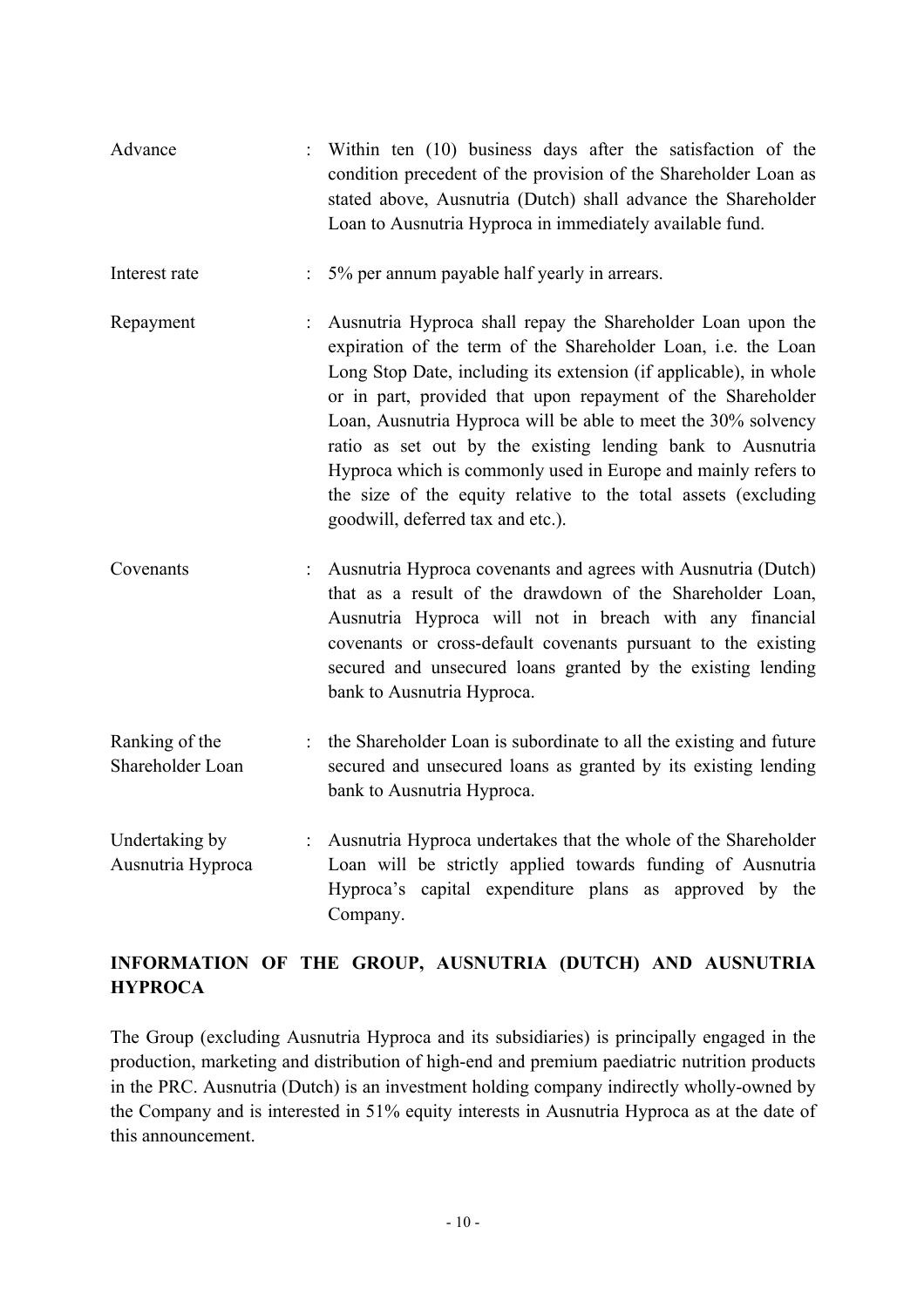Ausnutria Hyproca is an investment holding company with limited liability incorporated under the laws of the Netherlands and, together with its subsidiaries, is principally engaged in the dairy industry in the Netherlands with activities ranging from research and development, milk collection, processing, production, packaging, marketing and sales of dairy products.

### **INFORMATION OF DDI**

DDI is an investment holding company with limited liability incorporated under the laws of the Netherlands and is interested in 49% equity interests in Ausnutria Hyproca as at the date of this announcement. The DDI's shareholders are PMH, Manids and Elbe. PMH is a private equity investment company with limited liability incorporated under the laws of the Netherlands. Each of Manids and Elbe is an investment holding company with limited liability incorporated under the laws of the Netherlands.

### **REASONS AND BENEFIT FOR THE CALL OPTION AND THE PROVISION OF SHAREHOLDER LOAN**

Ausnutria Hyproca currently produces infant and toddler nutrition products for the Group under the brand name of the Group and also provides private label production and contract manufacturing services for infant and toddler nutrition products for its worldwide customers.

In anticipation of an increase in demand and a growing market for such segment worldwide, the Company has intended to further consolidate the business currently conducted by Ausnutria Hyproca and its subsidiaries into the Group by acquiring the residual 49% equity interests in Ausnutria Hyproca from DDI and facilitate the business expansion of Ausnutria Hyproca.

Pursuant to the negotiation with DDI, the consideration for the proposed acquisition of AH Shares is to be made by the Consideration Shares to be issued to DDI. As the trading in the Shares was suspended and the listing approval for such new Shares will only be available until the Resumption, in order to secure the opportunity while to remain a flexibility to acquire, the AH Shares, the remaining equity interests of Ausnutria Hyproca not yet held by the Group, the Company and Ausnutria (Dutch) entered into the Call Option Agreement with DDI at a nominal option premium consideration.

With the binding arrangement under the Call Option Agreement and, in the event the Call Option is exercised, the potential 100% control over Ausnutria Hyproca, the Company is willing to provide the Shareholder Loan as working capital to Ausnutria Hyproca for its business expansion. On the contrary, as DDI will dispose of its entire equity interest in Ausnutria Hyproca, it has expressed its unwillingness for such funding. In order to protect the interest of the Company and the Shareholders, the tenure of the Shareholder Loan has been set to match with the Option Period and no dividend of Ausnutria Hyproca shall be distributed to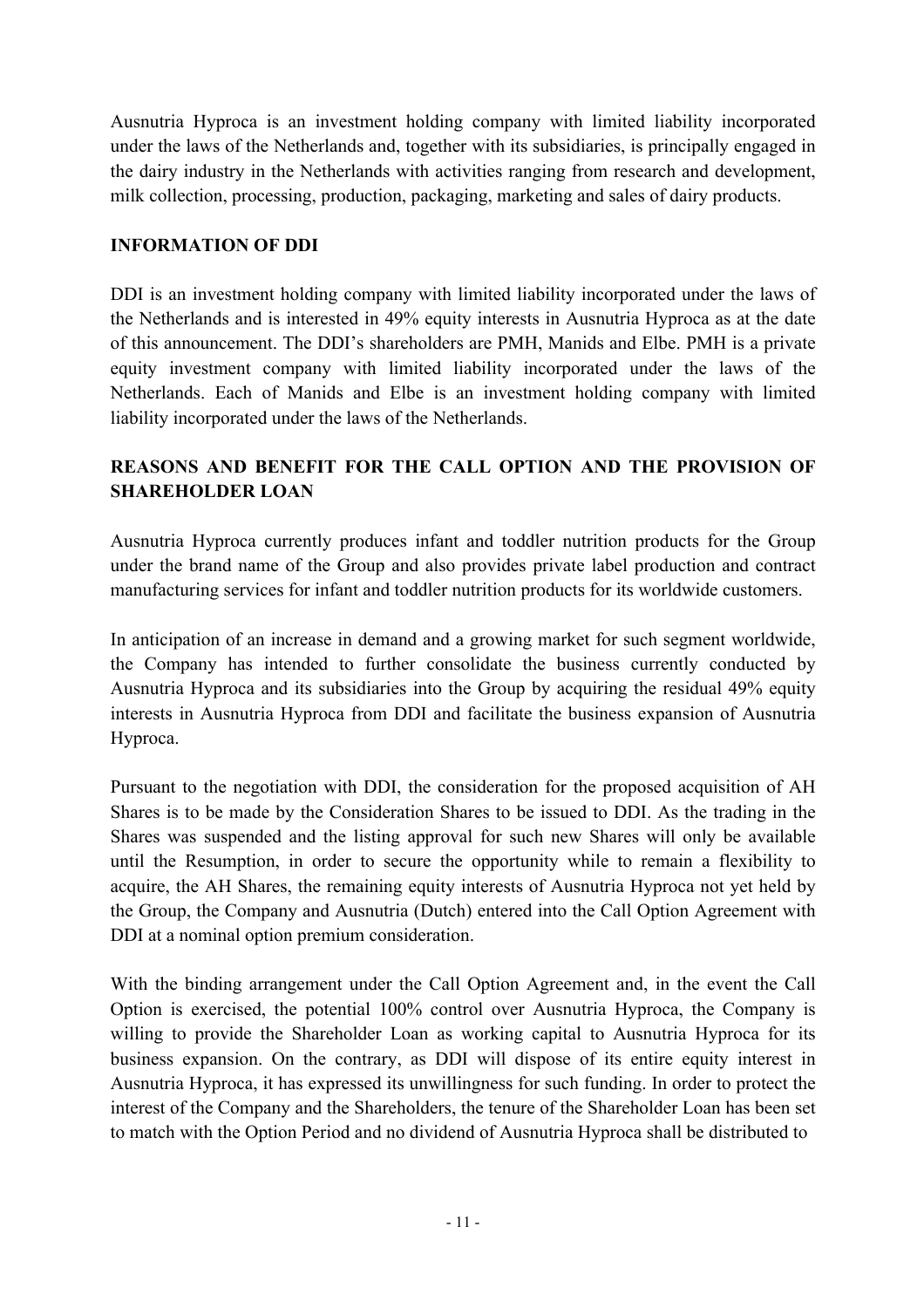its shareholders during the Option Period. If the Call Option cannot be exercised due to the failure to satisfy any of the conditions precedent of exercising the Call Option as stated in the paragraph headed "Conditions precedent of exercising the Call Option" in this announcement, Ausnutria Hyproca shall repay the Shareholder Loan and the accrued interest at 5% per annum to the Company in accordance with the repayment term as set out above. Therefore, the Directors are of the view that the interest of the Company and the Shareholders is protected.

The Directors have considered, among others, the bank deposit rates in the PRC, where most of the deposits of the Group are placed, and the prevailing bank borrowing costs in Europe, and have concluded that the provision of the Shareholder Loan is not on worse terms to the Company. The Group intends to pledge an equivalent amount of RMB deposit in the PRC to obtain a bank facility in Europe to finance the Shareholder Loan. The Directors believe that the provision of the Shareholder Loan will not have a significant impact on the Group's financial or liquidity position and the provision of the Shareholder Loan to finance Ausnutria Hyproca's expansion of production capacity will benefit the Group in the medium to long run.

The terms of the Call Option Agreement and the Shareholder Loan were determined after arm's length negotiation between the Company, Ausnutria (Dutch) and DDI. The Directors (including the independent non-executive Directors) are of the view that the transactions contemplated thereunder are on normal commercial terms and that such terms are fair and reasonable and in the interest of the Company and the Shareholders as a whole.

### **LISTING RULES IMPLICATIONS**

As at the date of this announcement, DDI holds (i) 49% equity interests in Ausnutria Hyproca, which is an indirectly 51% owned subsidiary of the Company, and (ii) 11,000,000 Shares, representing approximately 1.11% of the issued Shares. In addition, Mr. van der Meer is a controlling shareholder of DDI and was appointed as an executive Director and chief executive officer of the Company on the same date of the Call Option Agreement. Therefore Mr. van der Meer, DDI and Ausnutria Hyproca are connected persons of the Company under the Listing Rules.

Accordingly, each of the granting of the Call Option to Ausnutria (Dutch) by DDI and the provision of the Shareholder Loan by Ausnutria (Dutch) to Ausnutria Hyproca constitutes a connected transaction of the Company under Chapter 14A of the Listing Rules.

As the relevant percentage ratios defined under Rule 14.07 of the Listing Rules in relation to the Call Option are less than 0.1%, the granting of the Call Option to Ausnutria (Dutch) is exempt from the reporting, announcement and independent Shareholders' approval requirements pursuant to Rule 14A.31(2)(a) of the Listing Rules.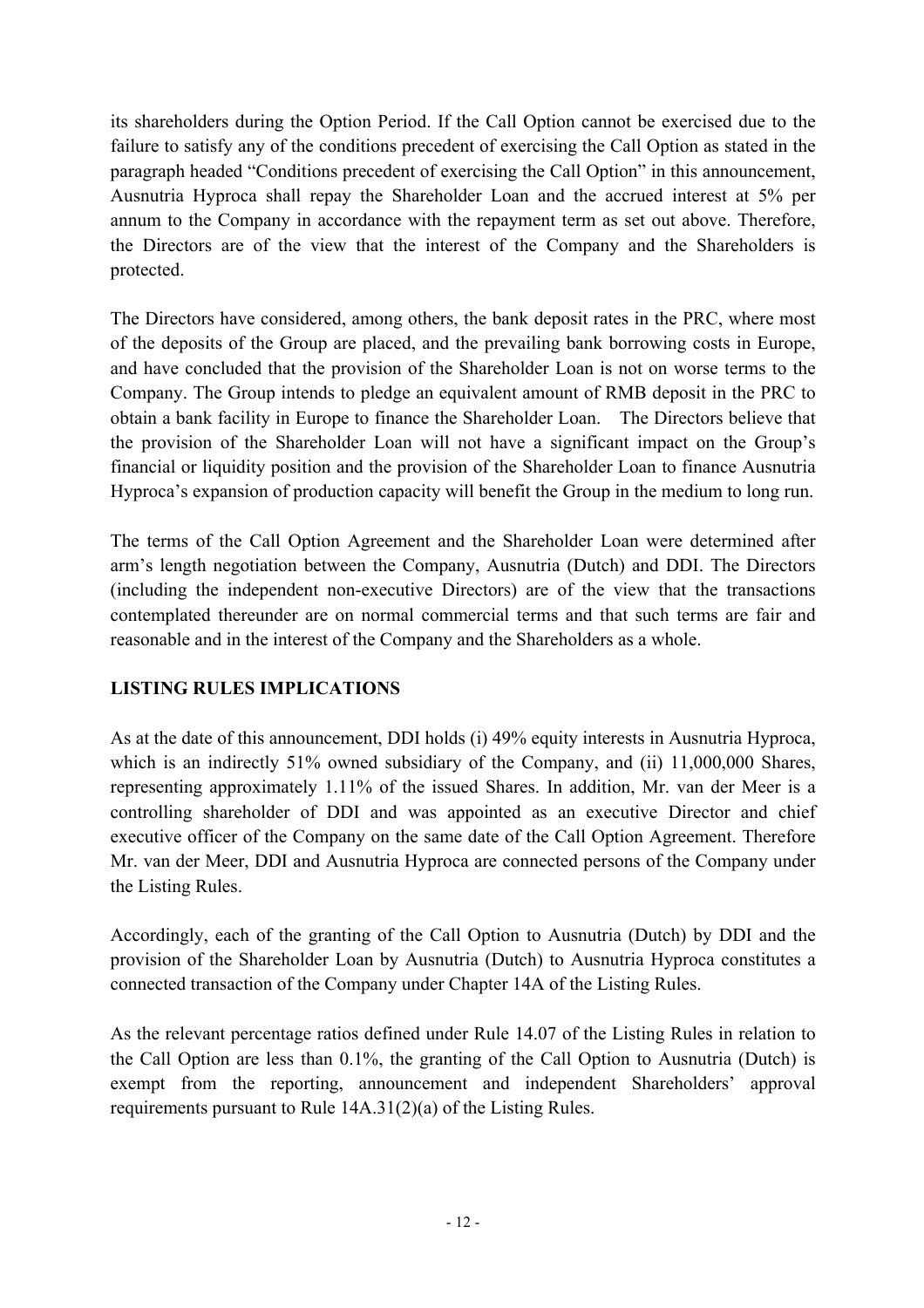As the relevant percentage ratios defined under Rule 14.07 of the Listing Rules in relation to the Shareholder Loan are less than 5%, the provision of the Shareholder Loan is exempt from the independent Shareholders' approval requirements pursuant to Rule 14A.66(2)(i) of the Listing Rules.

As Mr. van der Meer was only appointed as an executive Director of the Company on a later agenda on the same board meeting approving the Call Option Agreement and the Shareholder Loan Agreement, Mr. van der Meer was not entitled to vote at this board meeting held on 7 June 2013.

None of the Directors have material interest in the Call Option Agreement or the Shareholder Loan Agreement and therefore no Directors have abstained from voting on such board resolutions.

Upon the exercise of the Call Option, the Company will comply with the applicable Listing Rules, including the making of further announcements and the obtaining of approvals from the independent Shareholders and the Stock Exchange in relation to the acquisition of the AH Shares and the issue of the Consideration Shares (where required).

### **CHANGE OF DIRECTORS**

### **(1) Resignation of executive Director and chairman of the Board**

Mr. Wu Yueshi (伍躍時) ("**Mr. Wu**") has resigned as an executive Director and chairman of the Board with effect from 7 June 2013 due to his increasing commitment in his other personal investments and businesses on a full-time basis as well as his active involvement in social community and political works, which substantially consumes his time and energy. Upon his resignation, Mr. Wu also ceased to be a member and the chairman of the Nomination Committee of the Company and a member of the Remuneration Committee of the Company with effect from 7 June 2013. Mr. Wu also resigned from other positions within the Group with effect from 7 June 2013.

Mr. Wu has confirmed to the Board that there is no disagreement between him and the Board, and there is no other matter in relation to his resignation that needs to be brought to the attention of the Shareholders and the Stock Exchange.

### **(2) Resignation of executive Director and chief executive officer of the Company**

Mr. Chen Yuanrong (陳遠榮) (**"Mr. Chen"**) has resigned as an executive Director and chief executive officer of the Company with effect from 7 June 2013. He is aware of the news release issued by the Stock Exchange on 28 May 2013, which publicly censured the Company and himself in relation to failing to disclose the deterioration of the Group's financial performance in the second half of the financial year 2010 which would have constituted the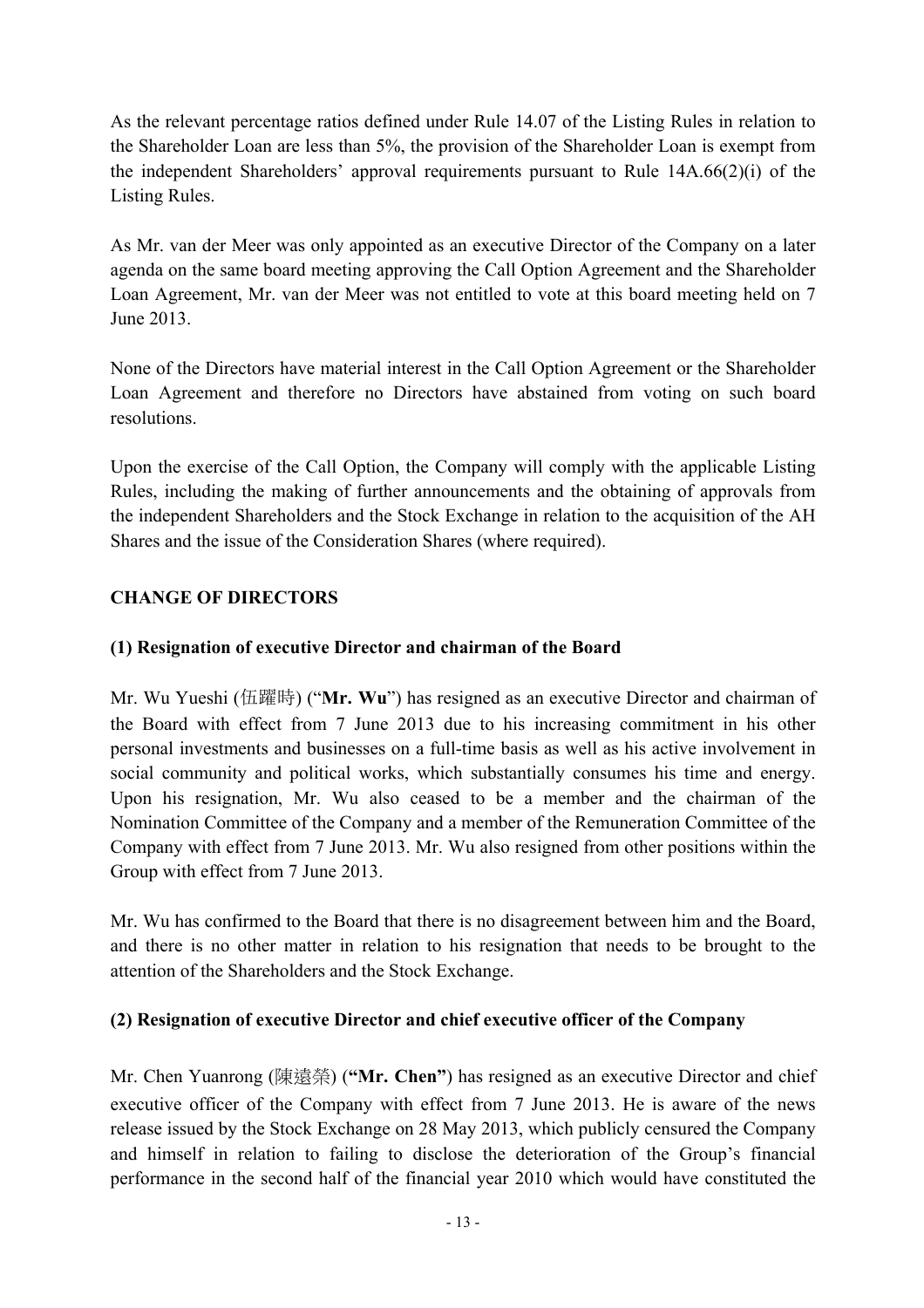then price sensitive information to the public in a timely manner. He is also regret that the Company has yet to publish its results for the two financial years ended 31 December 2011 and 2012. Furthermore, after leading the Group for almost ten years since its establishment in 2003, he believes the Group will be better served by an executive with international experience in paediatric nutritional products for its continuing growth in international platform with further cooperation with Ausnutria Hyproca. As a result, he felt that it is in the Group's best interest to pass on the top management responsibilities to his successors in the midst of the growing internationalisation of the Group. Mr. Chen also resigned from other positions within the Group with effect from 7 June 2013.

Mr. Chen has confirmed to the Board that there is no disagreement between him and the Board, and there is no other matter in relation to his resignation that needs to be brought to the attention of the Shareholders and the Stock Exchange.

### **(3) Appointment of executive Director and chief executive officer and non-executive Director**

Mr. Bartle van der Meer ("**Mr. van der Meer**") has been appointed as an executive Director and chief executive officer of the Company with effect from 7 June 2013. Mr. Dai Li (戴理) ("**Mr. Dai**") has been appointed as a non-executive Director of the Company with effect from 7 June 2013.

The biographical details of Mr. van der Meer and Mr. Dai are set out below.

### **Mr. van der Meer**

Mr. van der Meer, aged 67, is one of the founders of Ausnutria Hyproca, an indirectly 51% owned subsidiary of the Company. He indirectly held equity interests in Ausnutria Hyproca and has been involved in the strategic management since the establishment of Ausnutria Hyproca in 1994. He has also been a member of the board of directors and chief executive officer of Ausnutria Hyproca since 2012.

Mr. van der Meer graduated with a business administration degree in the Netherlands with a major in banking in 1966. He worked for Rabobank, a multinational banking and financing services company in the Netherlands for more than 25 years. He is serving as the executive director of PMH and Vegelin Group B.V. since 1994.

Mr. van der Meer has been the chairman of supervisory board of sc Heerenveen NV (a soccer club which plays in the premier division in the Netherlands) since 1998, and a member of Foundation Accell Group (a company listed on Euronext Amsterdam (formerly known as Amsterdam Stock Exchange) since 1998.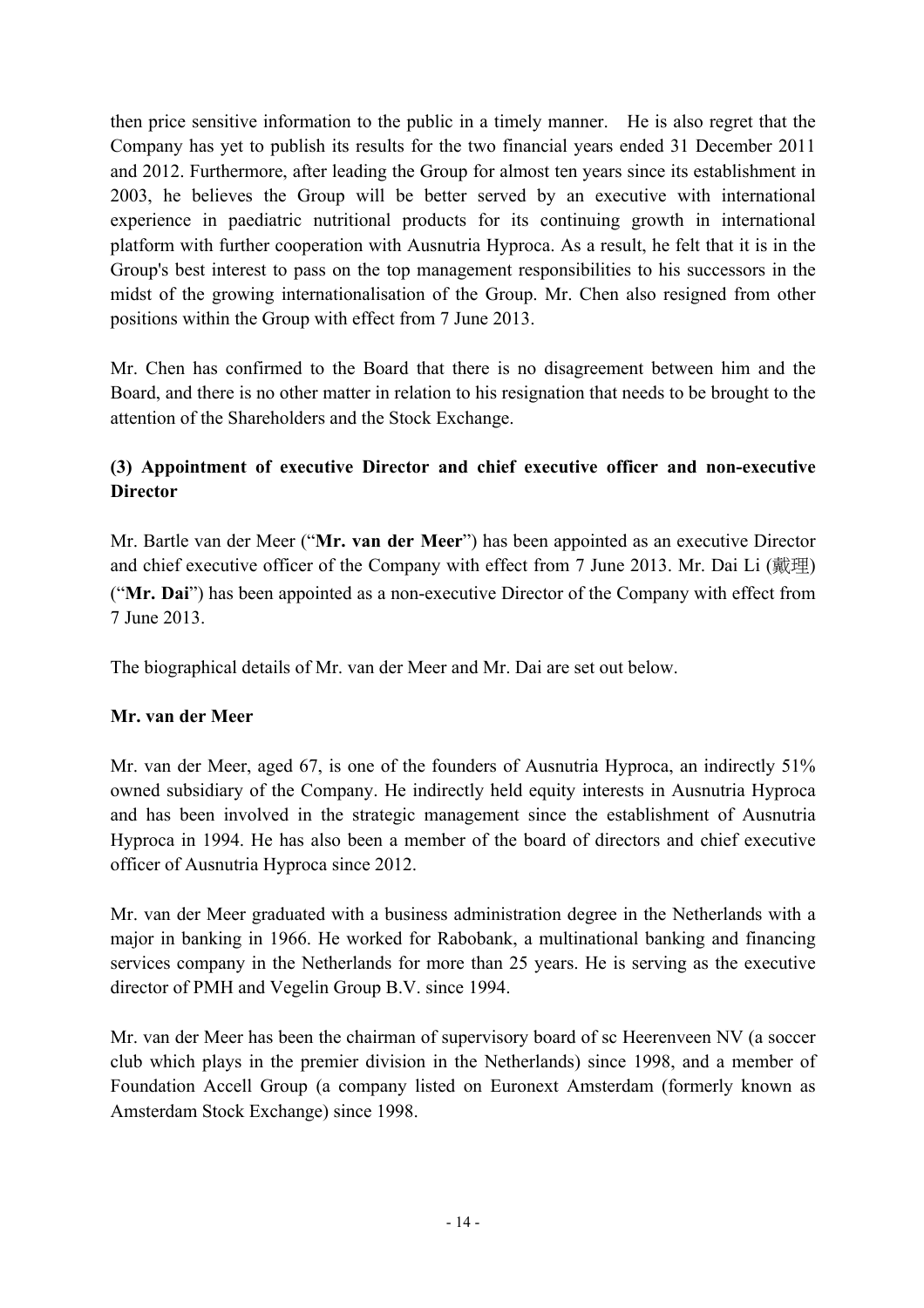### **Mr. Dai**

Mr. Dai, aged 31, graduated from Beijing institute of Technology with a bachelor degree in science in 2004. He obtained a master degree in international economics, banking and finance at Cardiff University in 2006. He was also awarded a PhD in economics in 2012.

Mr. Dai has served Ausnutria China as a researcher in 2011. His main duty is collecting and analysing information and data in relation to dairy industry. He worked as an assistant in Northland Bank Cooperation, London from March 2012 to October 2012. He then worked as a project manager in Hunan High-Tech Venture Capital Group\* (湖南高新創業投資集團有 限公司), a state-owned enterprise, from November 2012 to May 2013. Mr. Dai is currently working as a senior researcher in China Building Materials (Hong Kong) Ltd, which is a state owned enterprise.

As at the date of this announcement and save as disclosed herein, Mr. van der Meer and Mr. Dai do not hold any other positions within the Group and they have not held any directorships in any other listed companies in the last three years.

As at the date of this announcement and save as disclosed herein, neither Mr. van der Meer nor Mr. Dai has any relationship with any Directors, senior management or any substantial or controlling shareholders of the Company. They do not have any interest (within the meaning of Part XV of the Securities and Futures Ordinance (Chapter 571 of the Laws of Hong Kong) in any securities of the Company.

The initial term of office of Mr. van der Meer and Mr. Dai are three (3) years commencing from 7 June 2013. The Company will enter into service agreements with Mr. van der Meer and Mr. Dai and their respective remuneration will be subject to the determination of the Remuneration Committee of the Company.

Save as disclosed in this announcement, there is no information of Mr. van der Meer and Mr. Dai required to be disclosed pursuant to any of the requirements under Rule 13.51(2)(h) to 13.51(2)(v) of the Listing Rules and the Company is not aware of any other matters relating to the appointment of Mr. van der Meer and Mr. Dai that need to be brought to the attention of the Shareholder.

### **(4) Appointment of chairman of the Board and members of Nomination Committee and Remuneration Committee**

The Board further announces that Mr. Yan Weibin (顏衛彬), the executive Director, has been appointed in place of Mr. Wu as the chairman of the Board, a member and the chairman of the Nomination Committee of the Company and a member of the Remuneration Committee of the Company with effect from 7 June 2013.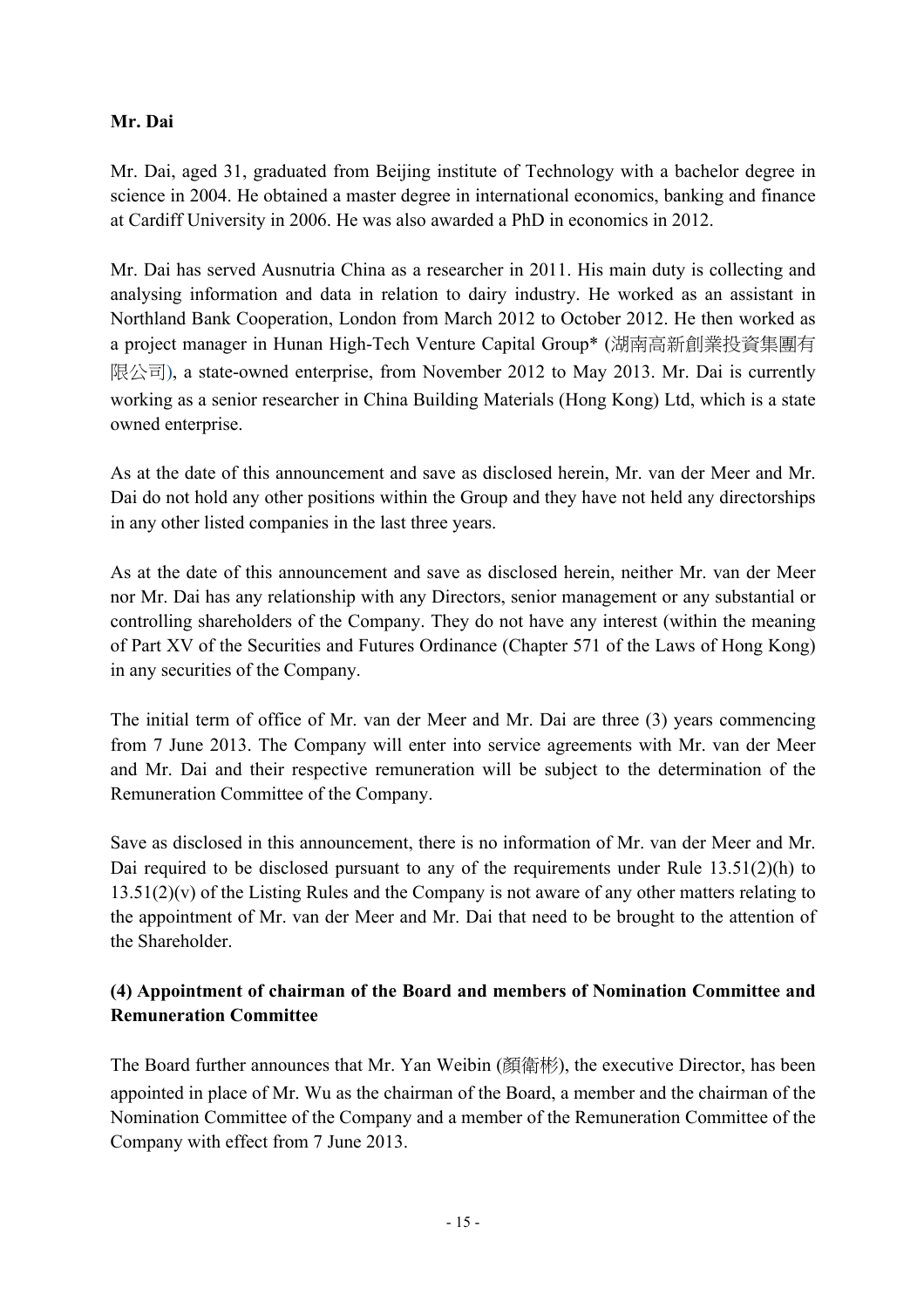The Board would like to express its gratitude to Mr. Wu and Mr. Chen for their contributions to the Group during the tenure of their service and to extend its warm welcome to Mr. van der Meer and Mr. Dai for joining the Board.

#### **GENERAL**

**At the Company's request, trading in the Shares was suspended from 9:00 a.m. on 29 March 2012, and will remain suspended until further notice. Shareholders and potential investors of the Company should exercise caution when dealing in the Shares. The publication of this announcement does not warrant any approval from the Stock Exchange on the Resumption. The Company will keep the public informed of the latest development by making further announcements as and when appropriate.**

#### **DEFINITIONS**

In this announcement, the following terms shall have the meanings set opposite them unless the context otherwise requires:

| "AH Shares"         | 441,000 existing issued shares in Ausnutria Hyproca,<br>representing 49% of the existing issued share capital of<br>Ausnutria Hyproca, which are held by DDI as at the date<br>of this announcement                                                                     |
|---------------------|-------------------------------------------------------------------------------------------------------------------------------------------------------------------------------------------------------------------------------------------------------------------------|
| "Ausnutria (Dutch)" | Ausnutria Dairy (Dutch) Cooperatief U.A., an indirect<br>wholly-owned subsidiary of the Company incorporated<br>under the laws of the Netherlands, which is interested in<br>51% equity interests in Ausnutria Hyproca as at the date<br>of this announcement           |
| "Ausnutria China"   | Ausnutria Dairy China Co., Ltd* (澳優乳業 (中國) 有<br>限公司), a company established in the PRC which is an<br>indirectly wholly-owned subsidiary of the Company and<br>the principal operating company of the Company's<br>business in the PRC                                  |
| "Ausnutria Hyproca" | Ausnutria Hyproca B.V. (formerly known as Hyproca<br>Dairy Group B.V.), a private company with limited<br>liability incorporated under the laws of the Netherlands<br>and is owned as to 51% by Ausnutria (Dutch) and 49%<br>by DDI as at the date of this announcement |
| "Board"             | the board of Directors                                                                                                                                                                                                                                                  |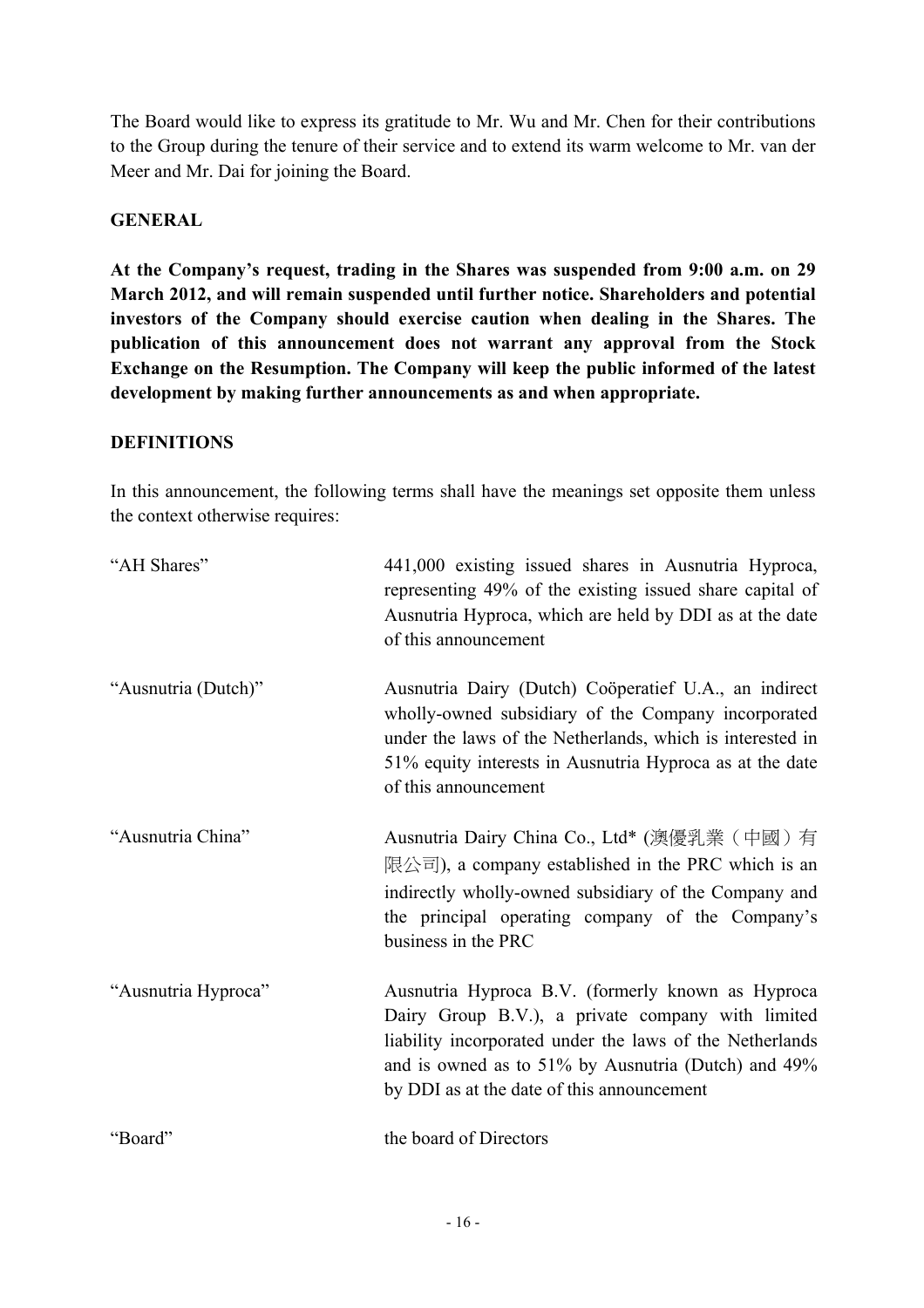| "business day(s)"       | a day other than a Saturday or a Sunday on which banks<br>are open for the transaction of regular business in<br>Amsterdam, the Netherlands, Hong Kong and Beijing,<br>the PRC                                                       |
|-------------------------|--------------------------------------------------------------------------------------------------------------------------------------------------------------------------------------------------------------------------------------|
| "Call Option"           | the call option granted by DDI to Ausnutria (Dutch)<br>pursuant to the Call Option Agreement                                                                                                                                         |
| "Call Option Agreement" | the call option agreement dated 7 June 2013 entered into,<br>among others, Ausnutria (Dutch) and DDI in relation to<br>the granting of the Call Option by DDI to Ausnutria<br>(Dutch)                                                |
| "Call Option Notice"    | a notice exercising the Call Option under the Call Option<br>Agreement                                                                                                                                                               |
| "Company"               | Ausnutria Dairy Corporation Ltd (澳優乳業股份有限公<br>$\overline{\overline{z}}$ ), a company incorporated in the Cayman Islands with<br>limited liability, whose shares are listed on the Main<br>Board of the Stock Exchange                |
| "Completion"            | completion of the sale and transfer of the AH Shares by<br>DDI to Ausnutria (Dutch), or its designated nominee<br>(including the Company)                                                                                            |
| "connected person(s)"   | has the same meaning ascribed to it under the Listing<br>Rules                                                                                                                                                                       |
| "Consideration Shares"  | 202,125,000 new Shares to be issued by the Company,<br>representing approximately 17% of the enlarged issued<br>share capital of the Company upon the issue of the<br>Consideration Shares if the Call Option is exercised           |
| "DDI"                   | Dutch Dairy Investments B.V., a private company with<br>limited liability incorporated under the laws of the<br>Netherlands, which is interested in 49% equity interests<br>in Ausnutria Hyproca as at the date of this announcement |
| "Director(s)"           | the director(s) of the Company                                                                                                                                                                                                       |
| "EURO"                  | Euro, the legal currency of the member states of the<br>European Union                                                                                                                                                               |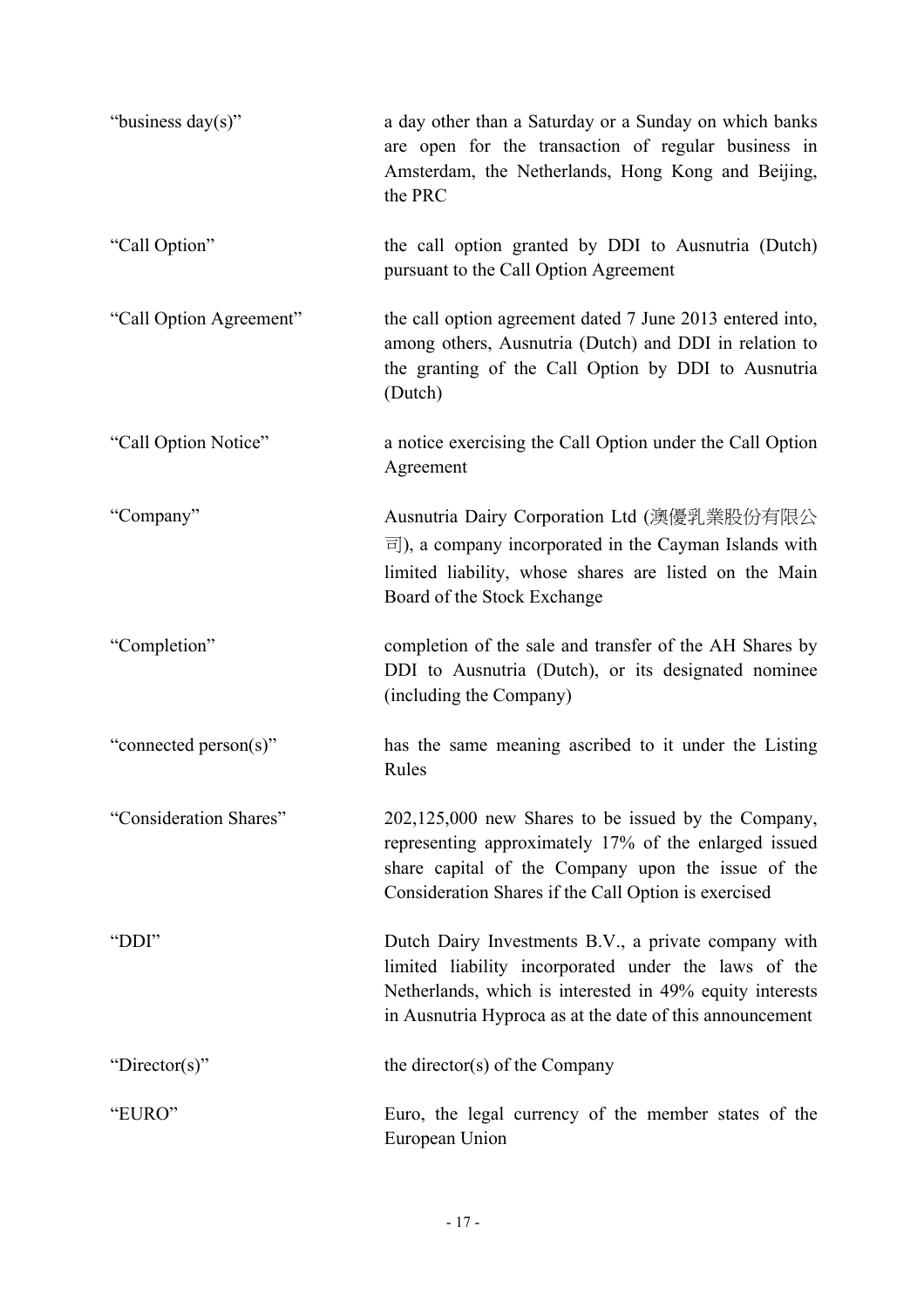| "Elbe"                  | Elbe B.V., a private company with limited liability<br>incorporated under the laws of the Netherlands and is<br>interested in approximately 6.9% equity interests of DDI.<br>Elbe is entirely owned by Mr. Ben Busser, who is also a<br>director of certain subsidiaries of Ausnutria Hyproca                                            |
|-------------------------|------------------------------------------------------------------------------------------------------------------------------------------------------------------------------------------------------------------------------------------------------------------------------------------------------------------------------------------|
| "Group"                 | the Company and its subsidiaries                                                                                                                                                                                                                                                                                                         |
| "Hong Kong"             | the Hong Kong Special Administration Region of the<br><b>PRC</b>                                                                                                                                                                                                                                                                         |
| "HK\$"                  | Hong Kong dollar(s), the lawful currency of Hong Kong                                                                                                                                                                                                                                                                                    |
| "Listing Rules"         | the Rules Governing the Listing of Securities on the<br><b>Stock Exchange</b>                                                                                                                                                                                                                                                            |
| "Loan Long Stop Date"   | being the expiry date of the term of the Shareholder<br>Loan, which is in twelve (12) months from the date of<br>granting the Shareholder Loan, which can be further<br>extended for twelve (12) months at the unilateral right of<br>Ausnutria Hyproca within fifteen (15) business days prior<br>to the expiry of the Shareholder Loan |
| "Manids"                | Manids B.V., a private company with limited liability<br>incorporated under the laws of the Netherlands and is<br>interested in approximately 46.55% equity interests of<br>DDI. Manids is entirely owned by Mr. Ignatius Petrus<br>Jorna, who is also a former director and chief executive<br>officer of Ausnutria Hyproca             |
| "Notary"                | Mr. G Mulder or his deputy, civil law notary in<br>Leeuwarden, the Netherlands                                                                                                                                                                                                                                                           |
| "Option Long Stop Date" | being the expiry date of the Option Period that the<br>Company and Ausnutria (Dutch) undertake to use their<br>reasonable endeavours to ensure the conditions precedent<br>in the paragraph "Conditions precedent of exercising the<br>Call Option" in this announcement                                                                 |
| "Option Period"         | twelve (12) months from the date of the Call Option<br>Agreement, and in any case expiring at the earlier of (i)<br>fifteen (15) business days from the date of fulfillment of<br>the conditions in the paragraph "Conditions precedent of<br>exercising the Call Option" in this announcement; or                                       |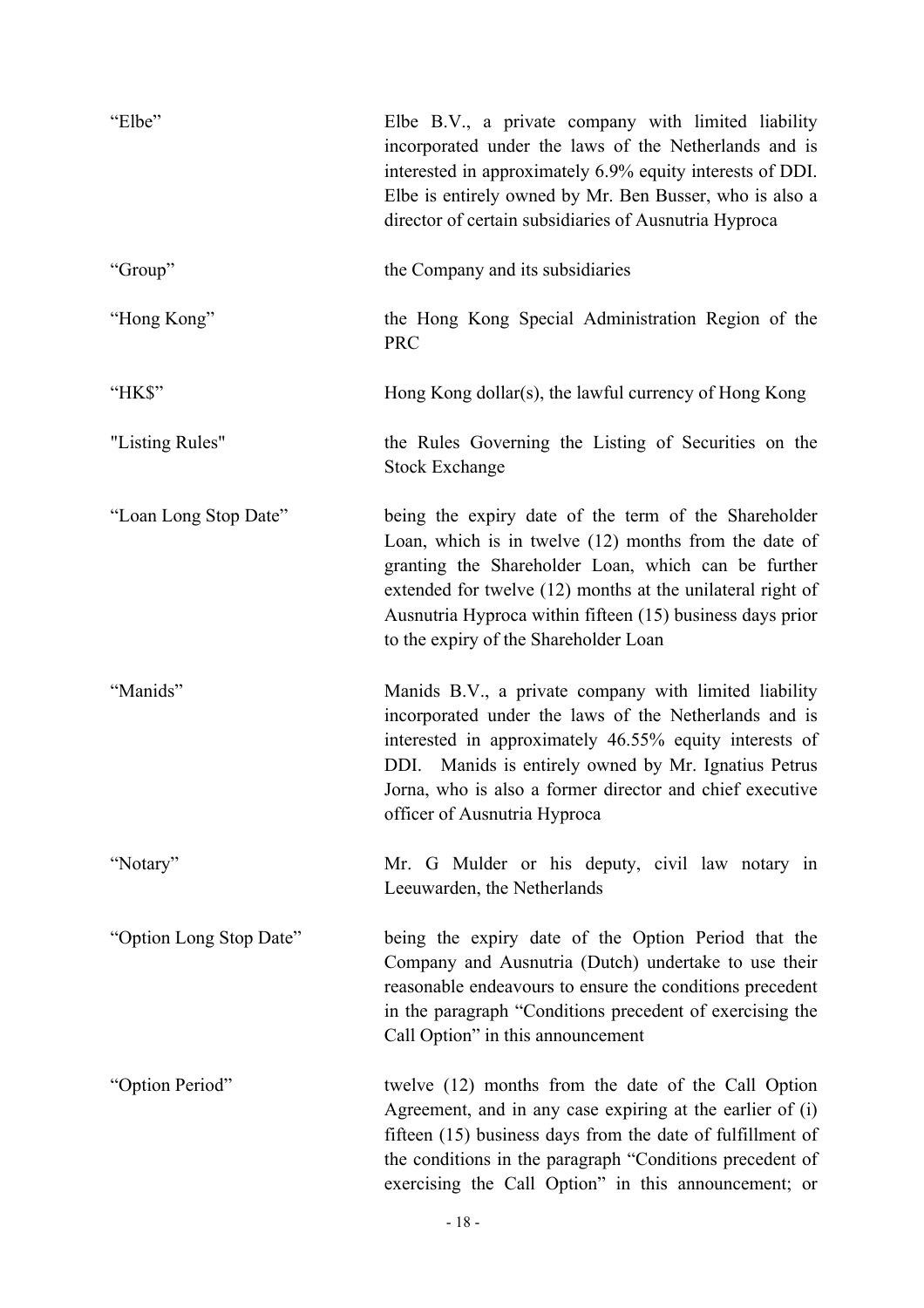|              | $(ii)$ a period of three $(3)$ months after the Resumption                                                                                                                                                                                                                                                                                                                                                                     |
|--------------|--------------------------------------------------------------------------------------------------------------------------------------------------------------------------------------------------------------------------------------------------------------------------------------------------------------------------------------------------------------------------------------------------------------------------------|
| "Parties"    | all the parties to the Call Option Agreement, the SHA, the<br>SPA and the SSA, when applicable, namely DDI,<br>Ausnutria (Dutch), the Company, Ausnutria Hyproca,<br>PMH, Manids and Elbe                                                                                                                                                                                                                                      |
| "PMH"        | <b>PMH</b><br>B.V.<br>(also<br>Investments<br>named<br>as<br>Participatiemaatschappij Heerenveen B.V.), a private<br>company with limited liability incorporated under the<br>laws of the Netherlands and is<br>interested<br>in<br>approximately 46.55% equity interests of DDI. PMH is<br>beneficially owned as to 85% by Mr. van der Meer and<br>15% by Mr. Durk Andries van der Meer, being the son of<br>Mr. van der Meer |
| "PRC"        | the People's Republic of China. For the purpose of this<br>announcement, excluding Hong Kong, Macau Special<br>Administrative Region and Taiwan                                                                                                                                                                                                                                                                                |
| "RMB"        | Renminbi, the lawful currency of the PRC                                                                                                                                                                                                                                                                                                                                                                                       |
| "Resumption" | the resumption of trading in the Shares on the Stock<br>Exchange                                                                                                                                                                                                                                                                                                                                                               |
| "SHA"        | the shareholder's agreement dated 19 July 2011 entered<br>into by the relevant Parties to regulate the respective<br>rights and obligations of the shareholders of Ausnutria<br>Hyproca, namely DDI and Ausnutria (Dutch), in relation<br>to Ausnutria Hyproca                                                                                                                                                                 |
| "SPA"        | the share purchase agreement dated 19 July 2011 entered<br>into by the relevant Parties in relation to the purchase of<br>284,000 shares of Ausnutria Hyproca by Ausnutria<br>(Dutch) from DDI, representing approximately 31.56% of<br>the enlarged issued share capital of Ausnutria Hyproca                                                                                                                                 |
| "SSA"        | the share subscription agreement dated 3 July 2011<br>entered into by the relevant Parties in relation to the<br>subscription of 175,000 new shares of Ausnutria Hyproca<br>by Ausnutria (Dutch), representing approximately<br>19.44% of the enlarged issued share capital of Ausnutria<br>Hyproca                                                                                                                            |